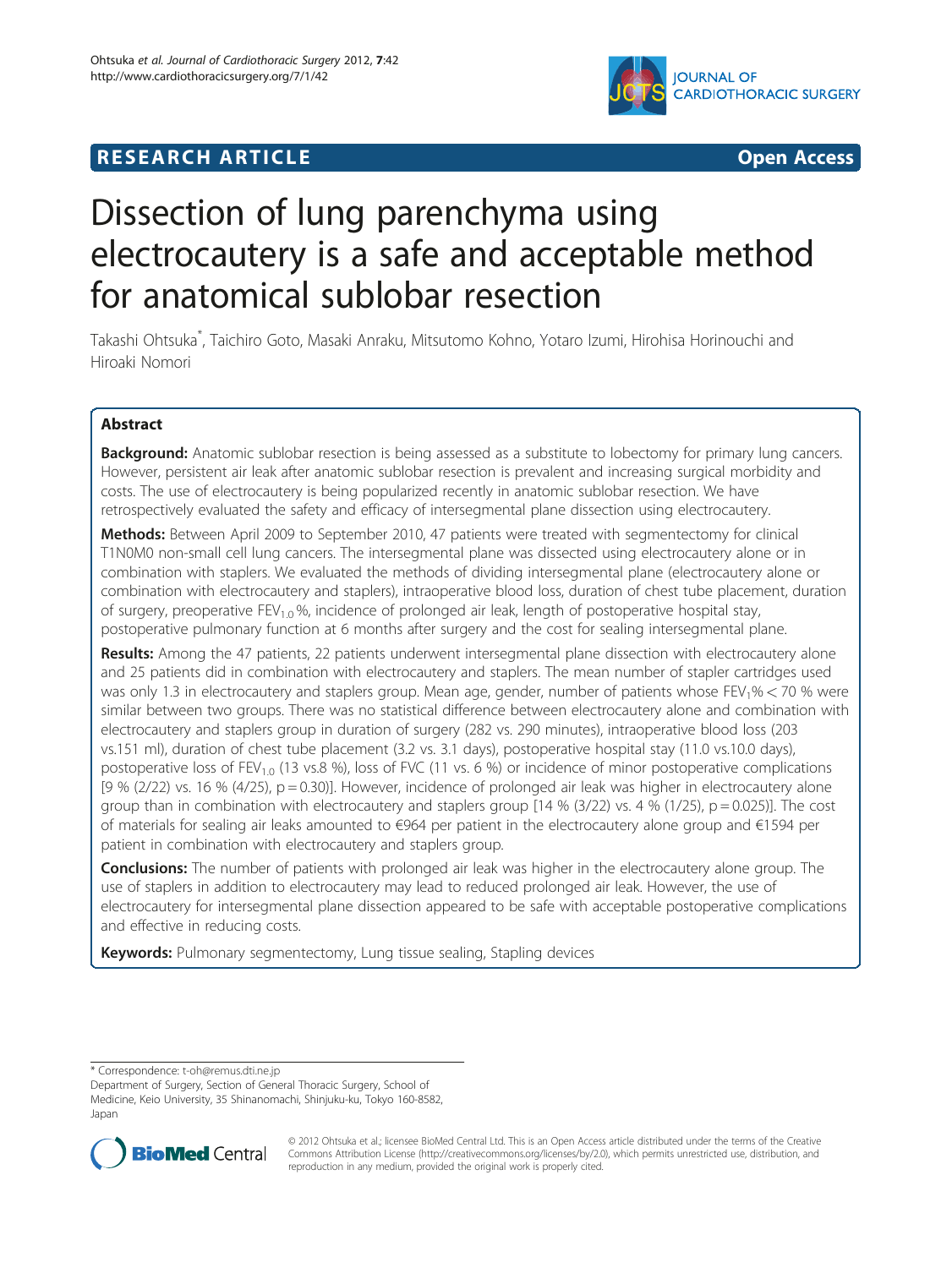## <span id="page-1-0"></span>Background

Segmentectomy is now going to be recognized as an acceptable procedure for early stage lung cancer [[1](#page-3-0)]. However, persistent air leaks and intraoperative bleeding in the dissecting plane are common dilemmas for thoracic surgeons performing segmentectomy. Surgical staplers are widely used to dissect intersegmental plane for segmentectomy [[2,3](#page-3-0)]. However, lung resection with staplers could result in lesser postoperative pulmonary function compared with resection without stapling devices, because of shrinkage of the preserved segment [\[4,5\]](#page-3-0).

In this study, we retrospectively evaluated the feasibility and safety of intersegmental plane dissection using electrocautery.

### Patients and methods

This study protocol was approved by Keio University institutional review board (approval ID: 20-174). Written informed consent was obtained from each participant in accordance with the Declaration of Helsinki. Between April 2009 to September 2010, 47 patients were treated with segmentectomy with open thoracotomy for clinical T1N0M0 biopsy proven non-small cell lung cancers (NSCLC). All patients were operated by one of five surgeons specialized in thoracic surgery, and they were managed by the same team. Patients' data was obtained included age, gender, smoking habits, site of resection and spirometry variables. The patients' characteristics are summarized in Table 1. During segmentectomy, the intersegmental plane was identified with the procedure reported by Tsubota [[6](#page-3-0)]. In summary, after the segmental bronchus was isolated, the whole lung was temporarily inflated. The segmental bronchus was first ligated to retain the air inside the segment and then divided at the point of proximal to the ligation. Single lung ventilation was initiated, producing the inflated – deflated line between the resecting segments and preserving ones. The intersegmental plane was then dissected along the inflated – deflated line using mainly electrocautery alone. Surgeons were allowed to use the staplers in dissecting thick lung parenchyma, but were enforced to use as little as possible. Electrocautery output was set for 60 watts. During the procedure, the surgeon retracted the segment to be removed with one hand, and used electrocautery with the other hand. The decision of using staplers in addition to

|  |  | <b>Table 1 Characteristics of patients</b> |  |  |
|--|--|--------------------------------------------|--|--|
|--|--|--------------------------------------------|--|--|

|                 |        |           | Electrocautery Electrocautery and staplers |
|-----------------|--------|-----------|--------------------------------------------|
| Number          |        | 22        | 25                                         |
| Gender          | Male   | q         | 13                                         |
|                 | Female | 13        | 12                                         |
| Age             |        | $62 + 10$ | $66 \pm 11$                                |
| Smoking history | Yes    | 14        | 14                                         |
|                 | Nο     |           |                                            |

electrocautery was made by the surgeon. After the dissection of intersegmental plane, the plane was covered with a fibrin sealant, composed of fibrinogen and thrombin and an absorbable polyglycolic acid felt (Neoveil; Japan Medical Planning Co, Kyoto, Japan). Afterward, all patients received single chest tube drainage (28Fr) and were connected to Chest Drainage Vac (Sumitomo Bakelite, Tokyo, Japan). Chest tubes were placed to water seal after surgery. To remove the tube, the volume of drained fluids was required to be less than 200 mL during the preceding 24-hour period and all the leaks resolved. We evaluated the methods of dividing intersegmental plane (electrocautery alone or combination with electrocautery and staplers), intraoperative blood loss, interval between surgery and chest tube removal, duration of surgery, preoperative  $FEV<sub>1.0</sub>$ %, number of patients with prolonged air leak more than 7 days, length of postoperative hospital stay, pneumothorax after the chest tube removal and the cost of materials for sealing air leaks.

#### Statistical analysis

The unpaired Student's  $t$  test was used to test relationships between discrete variables and continuous

Table 2 Location of burdened lung

|                     |                | Electrocautery | Electrocautery<br>and staplers |
|---------------------|----------------|----------------|--------------------------------|
| Lobe                |                |                |                                |
|                     | Right upper    | 3              | 11                             |
|                     | Right lower    | 5              | 5                              |
|                     | Left upper     | 8              | 7                              |
|                     | Left lower     | 6              | $\overline{2}$                 |
| Resected segment(s) |                |                |                                |
| Right               | $S1a + 2$      | $\overline{2}$ |                                |
|                     | $S2 + 3a$      | 1              |                                |
|                     | $S2b + 3a$     |                | 1                              |
|                     | S <sub>2</sub> |                | 3                              |
|                     | $S1b + S3$     |                | 1                              |
|                     | S1             |                | $\overline{4}$                 |
|                     | $S1 + 2$       |                | 1                              |
|                     | S <sub>3</sub> |                | $\mathbf{1}$                   |
|                     | S8             |                | $\overline{3}$                 |
|                     | S6             | $\overline{4}$ | $\overline{2}$                 |
|                     | $S8 + 9$       | 1              |                                |
| Left                | $S1 + 2$       | 5              | $\mathbf{1}$                   |
|                     | $51 + 2 + 3$   | $\overline{2}$ | $\overline{4}$                 |
|                     | $S4 + 5$       | 1              | $\overline{2}$                 |
|                     | S <sub>6</sub> | $\overline{2}$ | 1                              |
|                     | S8             | 1              |                                |
|                     | $58 + 9$       | 1              |                                |
|                     | $S9 + 10$      | $\overline{2}$ | $\mathbf{1}$                   |

a, posterior subsegment; b, anterior subsegment; S1, apical; S2, posterior; S3, anterior; S4, superior; S5, inferior; S6, superior; S8, anterior basal; S9, lateral basal; S10, posteiror basal.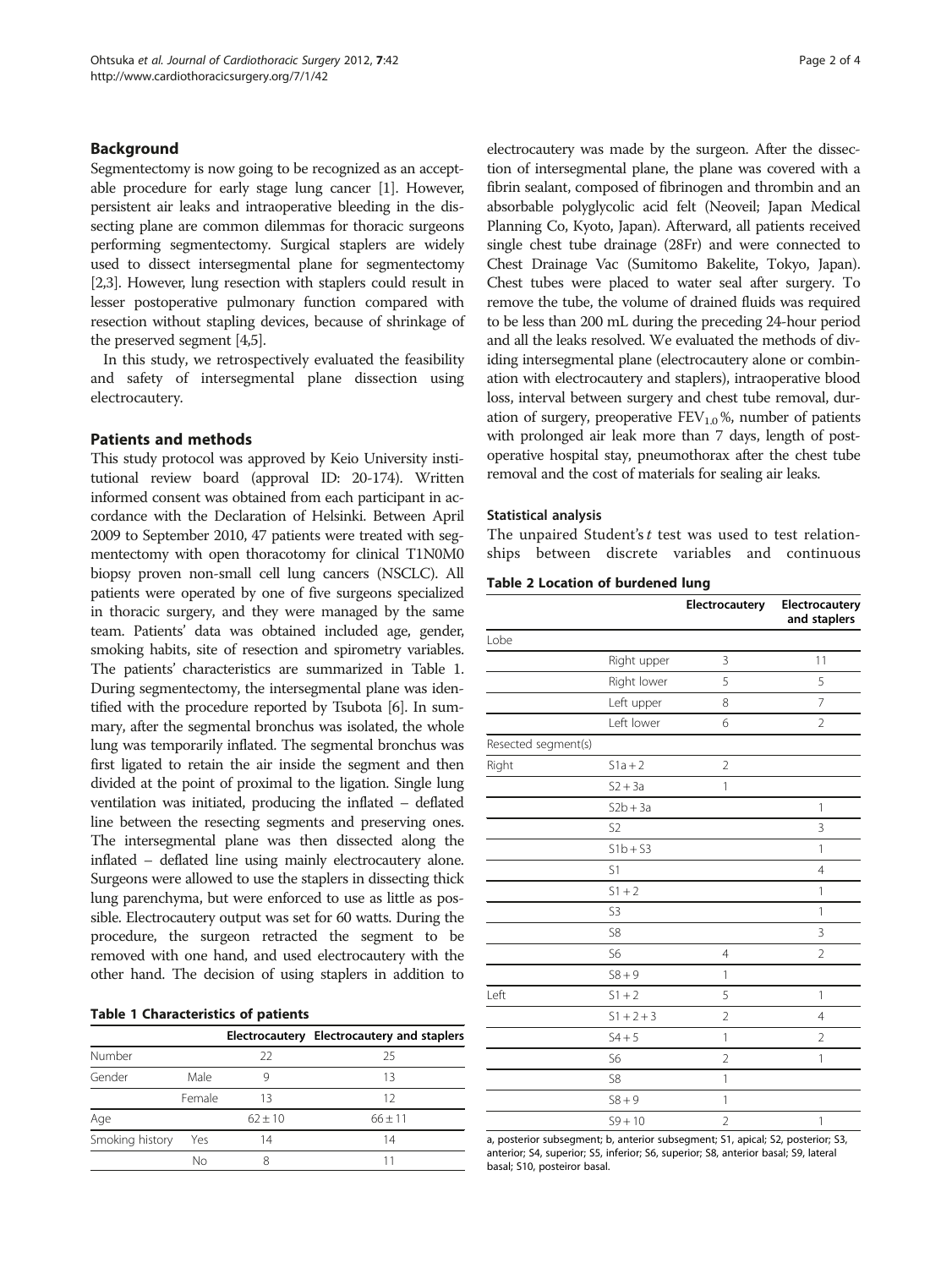#### Table 3 Comparison of patients

|                                                               | Electrocautery | <b>Electrocautery and stapler</b> | p value |
|---------------------------------------------------------------|----------------|-----------------------------------|---------|
| Number of patients whose FEV1% < 70 %                         |                | 10                                | 0.495   |
| Duration of surgery (min)                                     | $787 + 71$     | $790 + 64$                        | 0.695   |
| Duration of chest tube drainage (days)                        | $3.2 + 3.0$    | $3.1 + 4.0$                       | 0.957   |
| Duration of hospital stay after surgery (days)                | $11.0 + 4.6$   | $10.0 + 4.7$                      | 0.450   |
| Number of patients with prolonged air leak more than 7 days   |                |                                   | 0.025   |
| Number of patients with pneumothorax after chest tube removal |                |                                   | 0.240   |
| Intraoperative bleeding (ml)                                  | $203 + 214$    | $151 + 116$                       | 0.305   |

variables. The  $\chi$  -square test was used to compare discrete variables.

#### Results

Among the 47 patients, 22 patients underwent intersegmental plane dissection with electrocautery alone and 25 patients underwent intersegmental plane dissection in combination with electrocautery and staplers. The two groups were absolutely similar when sex, age, and smoke exposure were compared. There were no intraoperative complications and no perioperative deaths. Table [2](#page-1-0) shows the locations of burdened segments. The comparisons of the two groups are shown in Table 3. There was no difference in two groups in number of patients whose  $FEV<sub>1</sub>% < 70$  %. Duration of surgery was  $282 \pm 71$  min in electrocautery alone group, and  $290 \pm 64$  min in combination with electrocautery and staplers group ( $p = 0.695$ ). Number of staplers used was1.3  $\pm$  0.7 (range1-4) in combination with electrocautery and staplers group. Duration of chest tube placement was 3.2 days in electrocautery alone group and 3.1 days in combination with electrocautery and staplers group ( $p = 0.957$ ). There was no difference in two groups in occurrence of pneumothorax after chest tube removal, and hospital stay. However, the number of patients with prolonged air leak more than 7 days was higher in the electrocautery alone group than that in combination with electrocautery and staplers group  $(3 \text{ and } 1, \text{ respectively}, \text{p} = 0.025)$ . Postoperative complications developed in 2 patients (9 %) in electrocautery alone group and 4 patients (16 %) in combination with electrocautery and staplers group  $(p = 0.31)$ (Table 4.). There was no perioperative death. The postoperative loss of FVC and  $FEV_{1.0}$  was 11 % and 13 % in

|  |  |  | <b>Table 4 Postoperative complications</b> |  |  |
|--|--|--|--------------------------------------------|--|--|
|--|--|--|--------------------------------------------|--|--|

|             | Electrocautery $(n = 22)$ | <b>Electrocautery and staplers</b><br>$(n = 25)$ |
|-------------|---------------------------|--------------------------------------------------|
| Atelectasis |                           |                                                  |
| Pneumonia   |                           |                                                  |
| Arrhythmia  |                           |                                                  |
| Total       |                           |                                                  |

electrocautery alone group and 6 % and 8 % in combination with electrocautery and staplers group  $(p = 0.48)$ and 0.30, respectively) (Table 5). The mean cost of materials for sealing air leaks including the cost of staplers amounted to €964 per patient in the electrocautery alone group and €1594 (range 1495 to 2421) per patient in the electrocautery and staplers group ( $p < 0.01$ ).

#### **Discussion**

In recent years and there is growing evidence to suggest that segmentectomy can yield results equivalent to lobectomy in patients with early stage peripheral lung cancers [[1,7](#page-3-0)]. Moreover, several studies showed segmentectomy offers significantly better functional preservation compared with lobectomy [[8,9](#page-3-0)]. Indications of segmentectomy as a treatment option for early stage lung cancer are spreading. Staplers are widely used for intersegmental dissection because of reliable hemostasis and easiness in use. However, intersegmental plane dissection with staplers could cause shrinkage of the preserved segment. Asakura et al. showed staplers interfere the expansion of preserved lung in comparison to scissors in swine lung segmentectomy model [[5\]](#page-3-0). Additionally, staplers divide the intersegmental plane without recognizing the intersegmental veins, which are important for the drainage of the preserved segment. Sacrificing the pulmonary vein could cause an impairment of gas exchange leading to decrease in pulmonary function. Although intersegmental dissection with electrocautery has been thought to increase the incidence of postoperative air leaks and intraoperative bleeding, our results demonstrated 14 % of prolonged air leaks and 203 ml of intraoperative bleeding in the electrocautery alone group, which were similar to the incidence reported by others

| Table 5 Postoperative pulmonary function change |  |  |  |
|-------------------------------------------------|--|--|--|
|-------------------------------------------------|--|--|--|

|                                                             | Electrocautery | Electrocautery<br>and stapler | p value |
|-------------------------------------------------------------|----------------|-------------------------------|---------|
| Postoperative FVC /<br>Preoperative FVC                     | $0.89 + 0.20$  | $0.94 + 0.21$                 | 0.48    |
| Postoperative $FEV_{10}/$<br>Preoperative FEV <sub>10</sub> | $0.87 + 0.14$  | $0.92 + 0.18$                 | 0.30    |
| .                                                           |                |                               |         |

FVC, forced vital capacity;  $FEV_{1,0}$ , forced expiratory volume in 1 second.